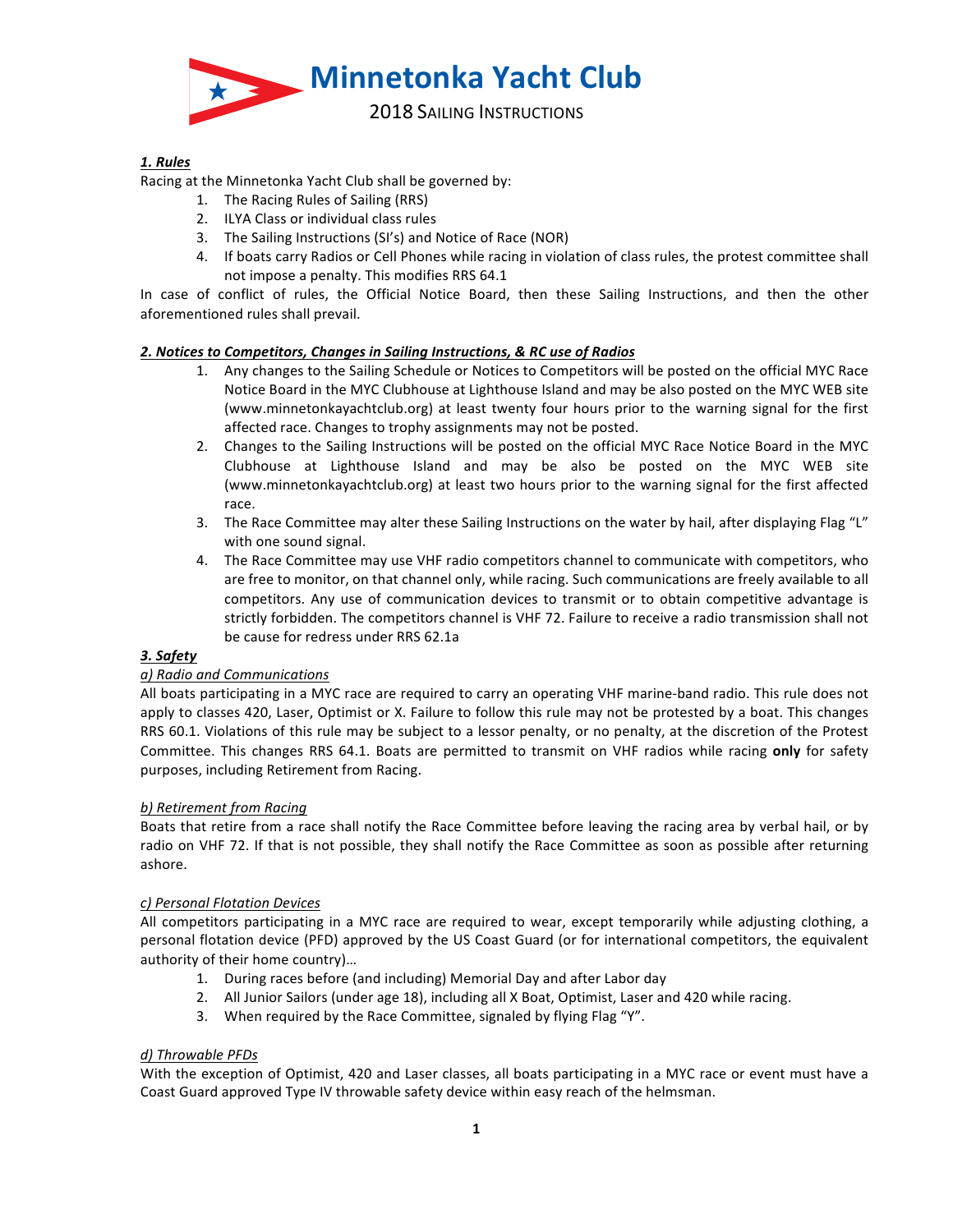

# *e) Safety Checks*

The Race Committee may perform random safety checks during the season. Approved PFDs, throwable safely device and the location of each are to be shown to the Race Committee during the safety check.

## *f) Flotation panels*

Sail flotation panels at the head of the sail are required while racing for Class E, MC and X, under the following conditions:

- 1. When indicated by the Race Committee. Notification will consist of Flag "F" flown from the MYC Signal Boat and the MYC flagpole on Lighthouse Island 30 minutes before the warning signal for any race where panels are required. The Race Committee may also make a courtesy (unofficial) announcement on VHF radio channel 72 thirty to forty five minutes before the warning signal.
- 2. Before (and including) Memorial Day and after Labor Day, Classes E, MC & X shall use flotation panels.
- 3. Any boat should use flotation panels voluntarily when it deems appropriate.

# *4. Signals Made Ashore*

Signals made ashore will be displayed from the Race Committee Signal Boat at Lighthouse Island, except as modified in Instruction 3 f), above.

### *5. Schedule of Races*

Scheduled Races are listed in the MYC Annual Program.

Yngling races in the WYC Commodore Cup series that are conducted by the WYC Organizing Authority, are scored by and subject to the WYC Notice of Race and Sailing Instructions.

### *6. Racing Area*

The racing area is Lower Lake Minnetonka.

# *7. Courses*

The diagrams in Illustration A show the courses, including the approximate angles between legs, the order in which marks are to be passed, and the side on which each mark is to be left. The course will be displayed on the Race Committee signal boat course board, supplemented by oral announcements from the Race Committee as appropriate. The course board will list the class(es), course for each class, and color of the leeward mark(s) to be rounded. On Wednesday evening races with upwind starts, the color of the windward mark(s) will be indicated. The Race Committee may also post the approximate compass bearing from the start to the first mark on the course board.

# *a) Classes*

Classes will be posted on the course board in descending order of start prior to the preparatory signal. When two or more classes are to start simultaneously, class designations will appear on the same horizontal line.

#### *b) Course Designations*

Courses will be posted on the course board. If multiple windward or leeward marks are to be used, the color of the mark(s) for the respective class(es) will also be posted. Verbal hails from the Race Committee during the starting sequence may also be used to clarify which fleets will use which color marks. Course designators will be as follows: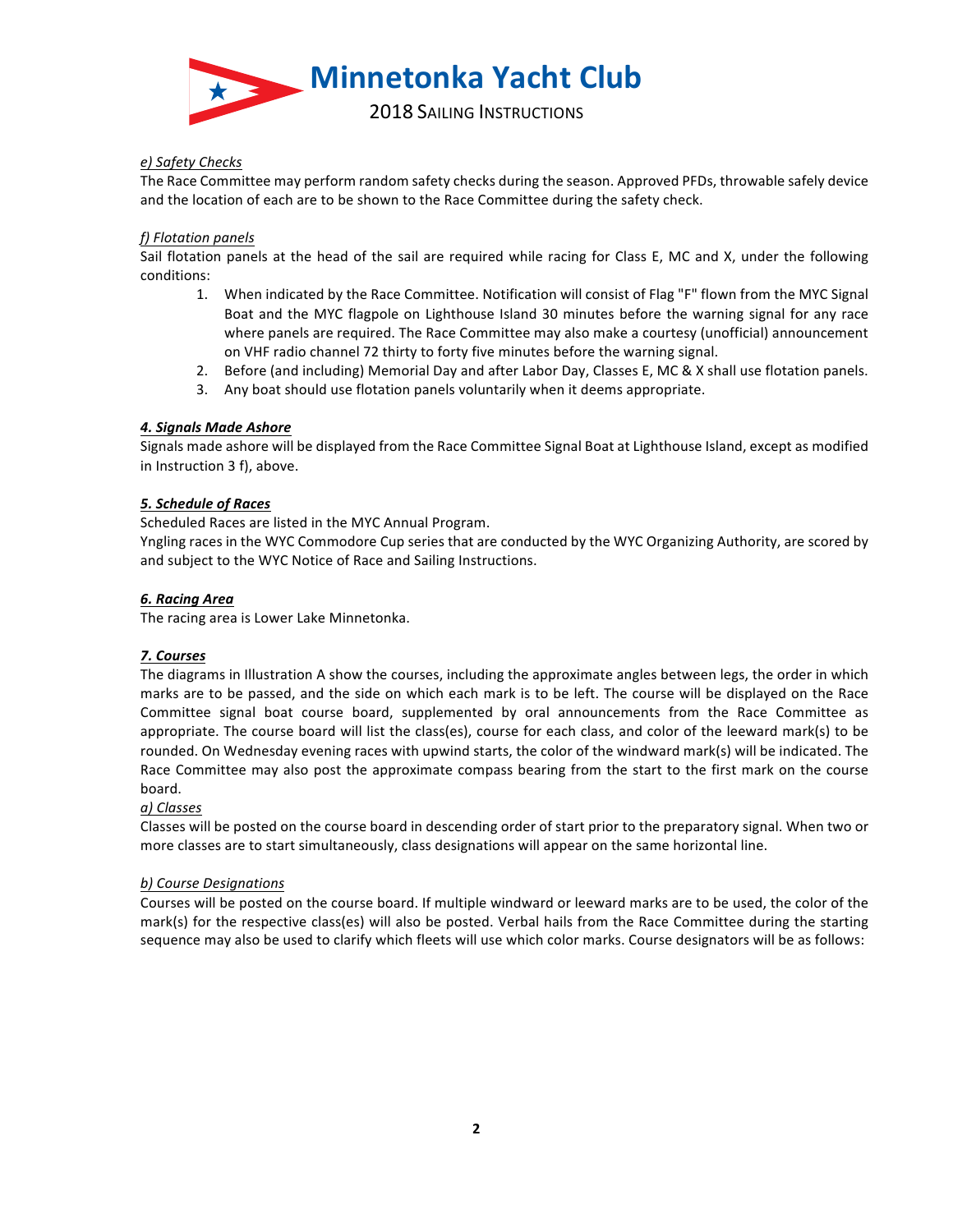

|               | (Start-1-1a-2-3-1-1a-3-Finish)      |
|---------------|-------------------------------------|
| Т             | (Start-1-1a-2-3-Finish)             |
| $\mathcal{P}$ | (Start-1-1a-Finish)                 |
| 3             | (Start-1-1a-3-Finish)               |
| 4             | (Start-1-1a-3-1-1a-Finish)          |
| 5             | (Start-1-1a-3-1-1a-3-Finish)        |
| 6             | (Start-1-1a-3-1-1a-3-1-1a-Finish)   |
|               | (Start-1-1a-3-1-1a-3-1-1a-3-Finish) |
| 3M            | (Start-1-1a-M-Finish)               |
|               |                                     |

Marks 1, la, 2, 3 and M are left to Port unless otherwise notified.

# *c) Leeward Gates*

If the Race Committee sets a Leeward Gate instead of Mark 3, boats shall sail between Mark 3S and Mark 3P from the direction of the last mark and round either Mark 3S to starboard or Mark 3P to Port, as shown in the course diagram in Illustration A. If a Leeward Gate is set, but one of the Gate Marks is missing, boats shall round the remaining Mark to port.

If the Race Committee sets a starting line with two start marks as indicated in SI 11 c), and if both marks remain set after the start, they shall be used as leeward gate marks for the fleets designated to use that leeward mark.

## *d) Back-to-back races*

During select race dates as noted in the schedule, an effort will be made to complete two back-to-back races. Two races may not be sailed or completed on days with light winds, heavy winds or adverse weather conditions, and/or due to time constraints.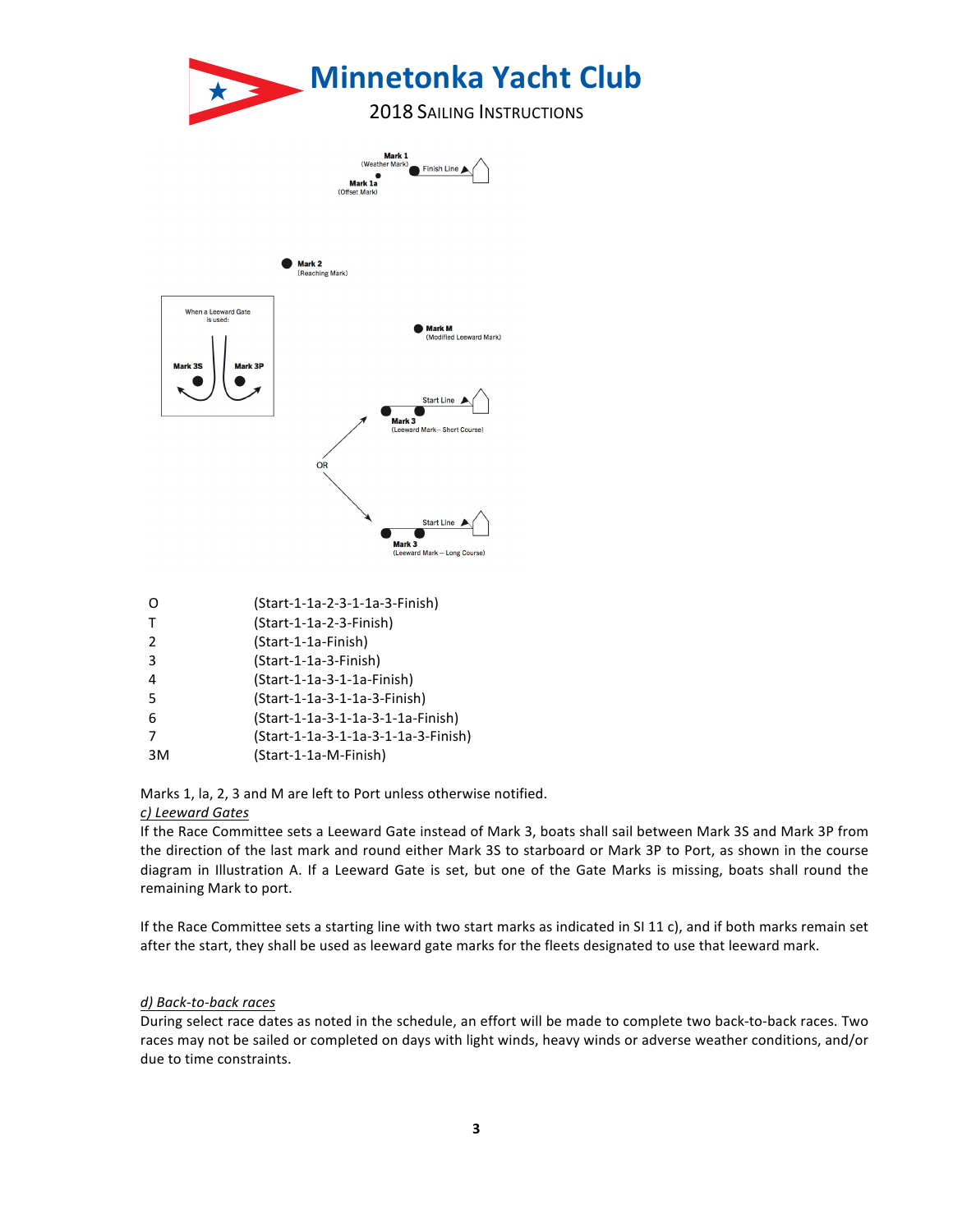

### *e) Start marks as leeward gate*

If the Race Committee sets a starting line with two start marks, the mark closer to the Signal Boat (lime green unless otherwise announced by the RC) will be the start mark for all MYC fleets except Class E scows.

## f) Burton Cup/ MS Cup

The Burton Cup and MS Cup race will start and finish in the vicinity of Lighthouse Island. The course will be defined on the course board and by verbal hail by the Race Committee and may be unique and different from those courses described above.

### *f) Northome Series Courses*

Unless the Race Committee announces otherwise, all Northome Series races will use a reverse starting order, with Open Class starting first, and Class A last.

### *8. Marks*

Marks will be a combination of yellow and orange inflatables unless modified by verbal hail of the Race Committee.

- 1. Offset marks (Mark la) will be small balls, and may be placed within approximately 50 yards of the windward mark. If an offset mark is used, it shall be rounded after, and in the same direction as the windward mark.
- 2. The racing mark(s) may vary by fleet. If multiple windward and/or leeward marks are used for different fleets, they will be designated by color on the course board and/or by verbal hail from the Race Committee during the starting sequence, unless its location is changed during the race and the color of the new mark is announced by the Race Committee with the course change.
- 3. A unique mark (orange tetrahedron unless otherwise announced by the race committee, and listed as Mark 'M' in SI course diagram), may be set between the start line and the windward mark as a leeward mark for fleet(s) as defined on the Signal Boat course board.

# *9. Borrowed Sails*

A boat using a borrowed sail with a different sail number shall report the proper number to the Race Committee signal boat prior to her preparatory signal and again when finishing the race. Failure to comply may result in a 20% scoring penalty for that race.

#### *10. Postponements*

When Flag "B" or a red flag is hoisted along with the Answering Pennant (Flag 'AP'), a race will not be started any sooner than one-half hour after the lowering of Flag "B" or the red flag, accompanied by one sound signal. Intention to postpone may also be announced prior to the scheduled starting time.

# *11. The Start*

#### *a) Start*

Class A Scows racing on Tuesday night will start using rule 26. All other MYC races except evening youth races indicated in SI 11 b) will be started using the following system:

All signals will be at 3-minute intervals. Times shall be taken from the visual signals; the absence of a sound signal shall be disregarded.

| Signal      | Visual & Sound Signal Minutes to Start |   |
|-------------|----------------------------------------|---|
| Warning     | White Flag; 1 sound                    | 6 |
| Preparatory | Flag 'I'; 1 sound                      | 3 |
| Starting    | Red Flag; 1 sound                      | 0 |
|             |                                        |   |

Each signal shall be removed one minute before the next is made. When multiple fleets are racing, the starting signal for each class shall be the preparatory signal for the next. The "One Minute Rule" RRS 30.1 will be in effect for all races. This modifies RRS 26 and RRS "Race Signals"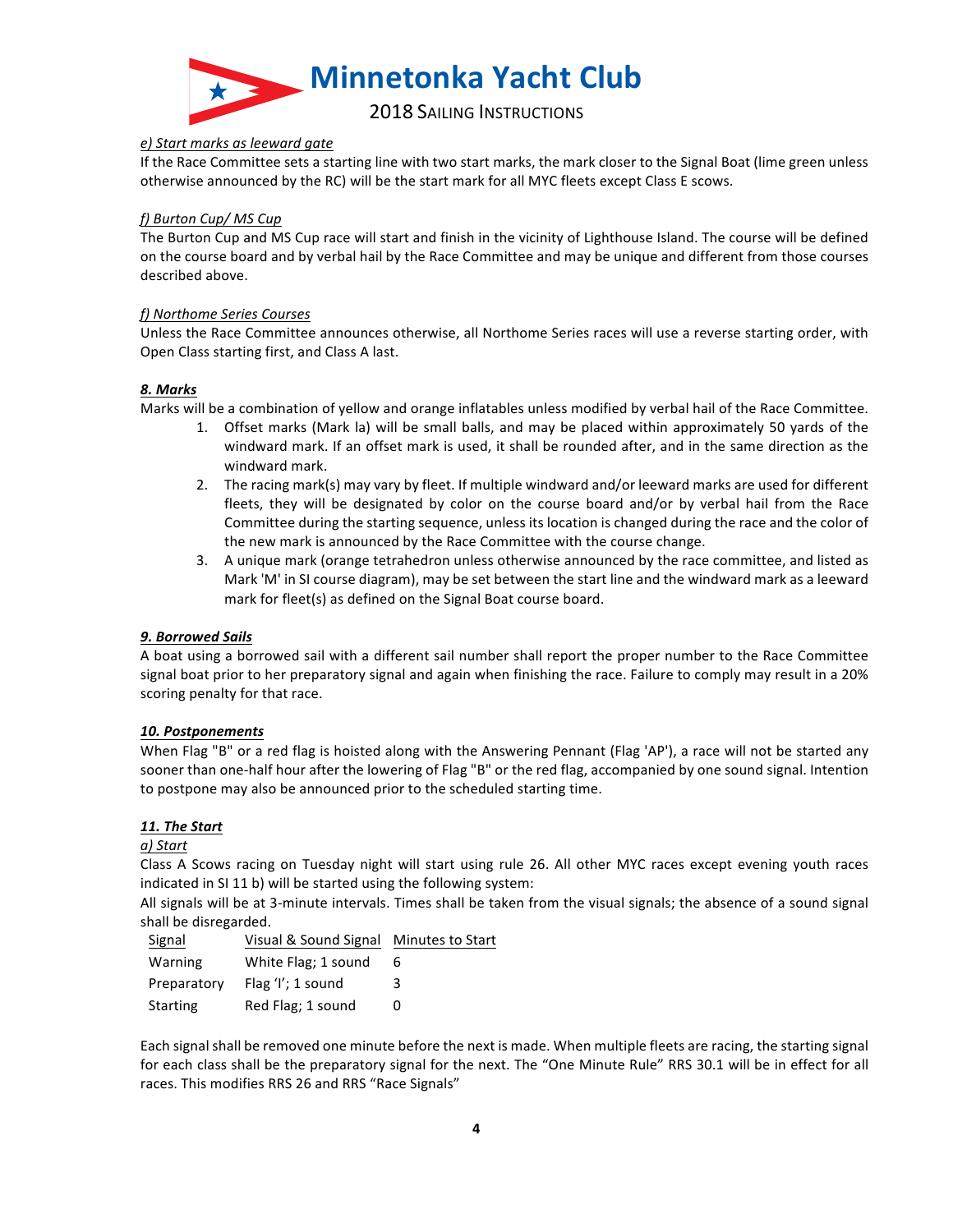

# *b) Audible Signal Racing System*

For the X, 420, Laser and Optimist fleets, the Race Committee may start races using the Audible Signal Racing System (RRS appendix U). If this starting system is used for starting any other fleets, the RC will hoist Flag "L" (with one sound signal) and announce the change.

### *c) Start line*

The start line will be between a staff displaying an orange flag on the Race Committee boat and the course side of the starting mark. A second mid-line start buoy in color **Lime Green** may be set in races with multiple fleets. If set, ALL fleets will use that mark as the port end of the start line except class E Scows who shall use the outer mark.

#### *d) Individual Recall*

The Race Committee will attempt to hail the boat(s) not in compliance with RRS 29.1 or 30.1, but it is the responsibility of the premature boats to start correctly. The Race Committee may make the OCS announcements by oral hail, and may supplement them with hails on VHF channel 72. Such announcements are a courtesy and failure to hear or understand them shall not constitute grounds for redress. This changes RRS 62.1(a).

### *e) General Recall*

A class recalled shall always go to the end of the starting order and start three minutes after the last class (or previously recalled class) has started. Flag "First Substitute" will be lowered one minute before the next scheduled start, and no sound signal will be made. This changes RRS 29.2

### *12. Change of Course*

During A class races the RC may notify changes of course by VHF radio only. This changes RRS 33.

## *13. The Finish*

The finish line will be between a staff displaying an orange flag on the Race Committee boat and the course side of the finishing mark.

#### 14. Taking a Penalty

The first sentence of RRS 44.1 I shall be changed to require a one turn penalty when a boat may have broken one or more rules of part 2 in an incident while racing. Rule 44.3 shall not apply. This changes RRS 44.3.

# *15. Time Limit*

The time limits under RRS 35 are:

- 1 Two hours for non-Championship Series Races
- 2 Two and one half hours for Championship Series Races
- 3 Five hours for the Burton Cup/ MS Cup Race

#### *16. Protests*

*a) RC Notification*

A boat that intends to protest another boat shall inform the Race Committee at the finish.

# *b) Filing*

Protest forms shall be filed in the protest rack on the side of the clubhouse fireplace on Lighthouse Island, or in the protest forms box on the MYC office building at the Carson's Bay facility within two hours of the posted docking time of the Race Committee signal boat at the end of a day's racing. Forms may be downloaded from US SAILING web site (www.USSailing.org). Docking times will be posted on the race finish sheets. Competitors who file protests shall also leave a message with the MYC Executive Director by email at director@minnetonkayachtclub.org or phone (952-474-4457) that a protest has been filed no later than 2400 (12:00 midnight) on the day of the race in question.